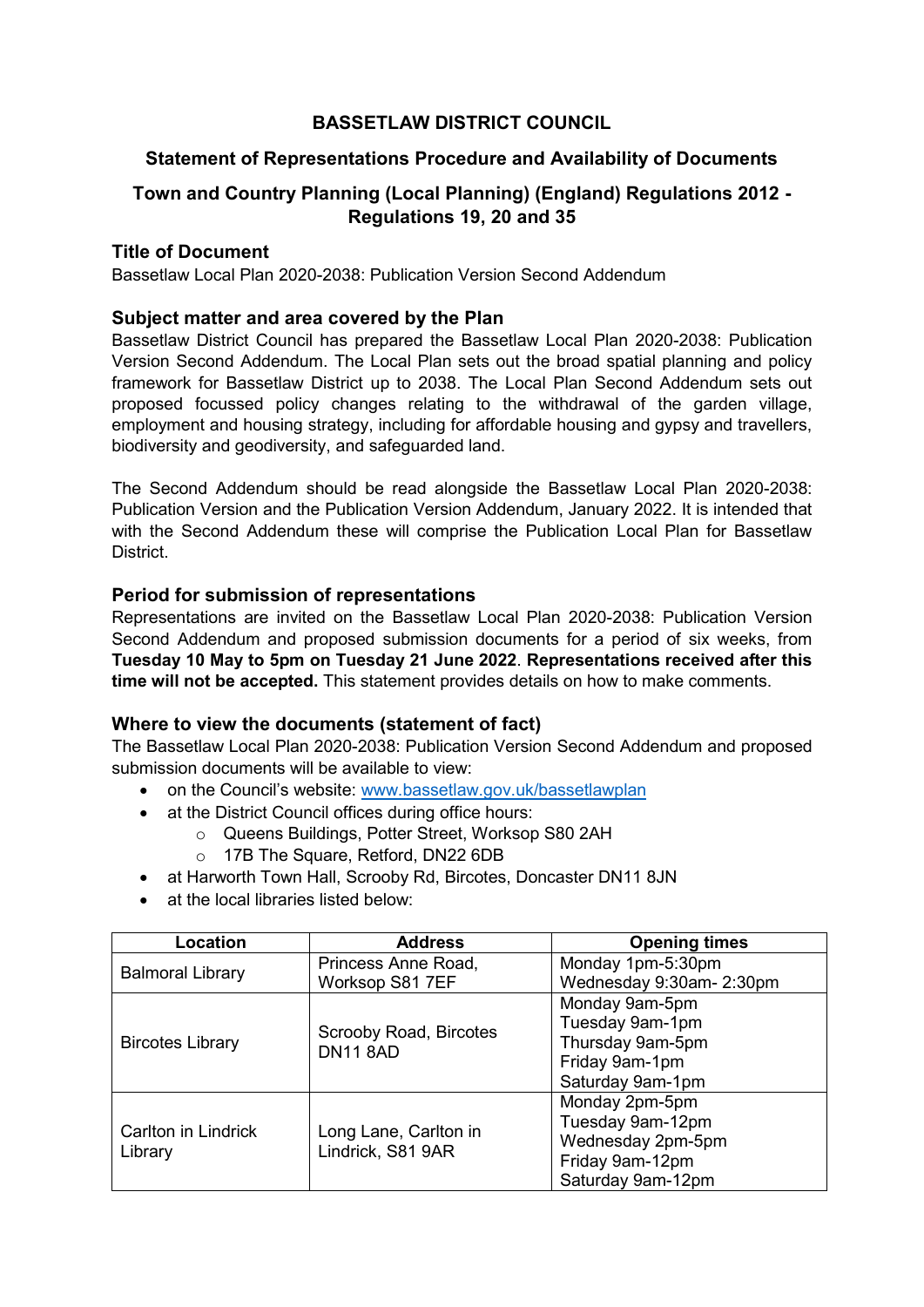| Location                                          | <b>Address</b>                                                        | <b>Opening times</b>                                            |
|---------------------------------------------------|-----------------------------------------------------------------------|-----------------------------------------------------------------|
| Langold Library                                   | Doncaster Road, Langold<br><b>S81 9QL</b>                             | Tuesday & Thursday 1:30pm-5pm<br>Saturday 9:30am-12:30pm        |
| <b>Misterton Community</b><br>Partnership Library | High Street, Misterton DN10<br>4BU                                    | Tuesday & Thursday 2pm-4pm                                      |
| <b>Retford Library</b>                            | Churchgate, Retford, DN22<br>6PE                                      | Monday-Friday 9am-6pm<br>Saturday 9am-3:30pm                    |
| <b>Tuxford Community</b><br>Partnership Library   | Outside the Sun Inn,<br>Newcastle Street, Tuxford,<br><b>NG22 0LN</b> | Monday 10:15am-1:15pm                                           |
| <b>Worksop Library</b>                            | Memorial Avenue, Worksop,<br><b>S80 2BP</b>                           | Monday-Friday 9am-6pm<br>Saturday 9:30am-4pm<br>Sunday 11am-3pm |

# **How to submit a representation**

Representations should be made on a representation form about the focussed changes only. Representations made in response to the Bassetlaw Local Plan 2020-2038: Publication Version and 2022 Addendum are still valid and do not need to be re-submitted. Each representor should complete Part A (personal details). A Part B form should be completed for each comment being made. This should identify which Local Plan policy/section/paragraph and/or proposed submission document section/paragraph the representation refers to.

The representation form can be completed on or downloaded from the Council's website [www.bassetlaw.gov.uk/bassetlawplan](http://www.bassetlaw.gov.uk/bassetlawplan) Representation forms will be available from the Council offices and local libraries. A paper copy can also be provided on request by phoning 01909 533495 or by emailing [thebassetlawplan@bassetlaw.gov.uk](mailto:thebassetlawplan@bassetlaw.gov.uk)

Representations can be submitted:

- **Email: the basset lawplan@basset law.gov.uk**
- Online: [www.bassetlaw.gov.uk/bassetlawplan](http://www.bassetlaw.gov.uk/bassetlawplan)
- Post: Planning Policy, Queens Building, Potter Street, Worksop, Nottinghamshire, S80 2AH

Please note that your representation will be publicly available and a copy will be published on the Council's website on submission of the Plan. Your representations and name/name of your organisation will be published, but other personal information will remain confidential. Data will be processed and held in accordance with the Data Protection Act 2018. A privacy notice with further information can be found at [https://www.bassetlaw.gov.uk/about-us/data](https://www.bassetlaw.gov.uk/about-us/data-protection/departmental-privacy-notices/planning-policy-privacy-notice/)[protection/departmental-privacy-notices/planning-policy-privacy-notice/](https://www.bassetlaw.gov.uk/about-us/data-protection/departmental-privacy-notices/planning-policy-privacy-notice/)

All representations received by 5pm on the 21 June 2022 will be submitted to the Secretary of State for Levelling Up, Housing and Communities and considered as part of a public examination by an independent Planning Inspector.

#### **Notification request**

Using the representation form you can request to be notified at an address or email address of any of the following:

 The submission of the Bassetlaw Local Plan 2020-2038: Publication Version Plan to the Secretary of State for Levelling Up, Housing and Communities for independent examination